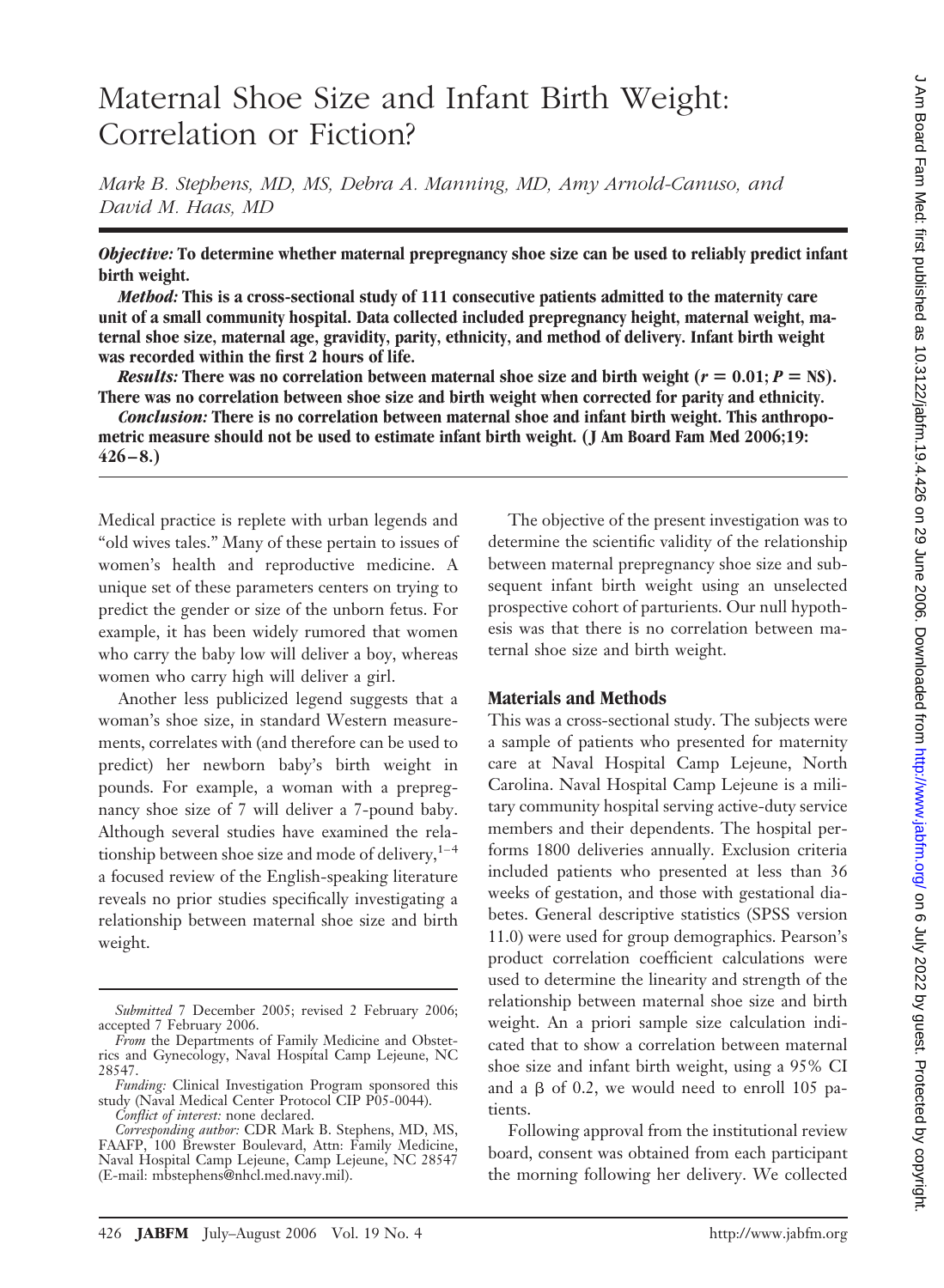|  |  |  |  | <b>Table 1. Study Population Demographics</b> |
|--|--|--|--|-----------------------------------------------|
|--|--|--|--|-----------------------------------------------|

|                           | $N$ $(\%)$ | Mean (range) | SD  |
|---------------------------|------------|--------------|-----|
| Ethnicity                 |            |              |     |
| Caucasian                 | 82 (72)    |              |     |
| African American          | 14(14)     |              |     |
| Asian                     | 4(4)       |              |     |
| Hispanic                  | 10(9)      |              |     |
| Not reported              | 1(1)       |              |     |
| Age                       |            | $25(17-37)$  | 5   |
| Body mass index $(kg/m2)$ |            | $24(16-50)$  | 5   |
| Gravity                   |            | $2(0-5)$     | 1   |
| Parity                    |            | 0.7          | 0.9 |

consecutive data from all women presenting for care during the month of March 2005. Prenatal records were reviewed to obtain nominal values for age, gravidity, parity, ethnicity, prepregnancy weight, and prepregnancy height using standard American College of Obstetricians and Gynecologists maternity care forms. Inpatient medical records were reviewed to determine the method of delivery (spontaneous vaginal delivery, operative vaginal delivery, or cesarean section). The indication for operative delivery, if applicable, infant weight and infant length were collected from standard inpatient labor documents. To facilitate comparison with standard western shoe measurements that are reported in full and half sizes only, infant birth weight was recorded in pounds and ounces and rounded to the nearest tenth of a pound. Maternal shoe size was defined in whole numbers with interval half-sizes as appropriate. Prepregnancy shoe size was based on maternal recall.

#### **Results**

We obtained data from 111 consecutive postpartum women. One patient refused to participate. Basic demographic data are presented in Table 1. Forty-nine subjects were primigravid (44.1%). There were 80 vaginal deliveries (72.1%), 4 vacuum assisted deliveries (3.6%), and 27 cesarean deliveries (24.3%). Body mass indices ranged from 16.1 kg/m<sup>2</sup> to 49.7 kg/m<sup>2</sup>, with a mean of 24.9  $\text{kg/m}^2$  (SD = 5 kg/m<sup>2</sup>). There were 6 women over age 35 (5.4%). The mean age of surveyed women was 25. Prepregnancy shoe sizes ranged from 5 to 12, with a mode of 71⁄2.

There was no correlation between maternal shoe size and infant birth weight (Pearson correla-



**Figure 1. Scatterplot of Infant Birth Weight and Maternal Shoe Size**

tion  $0.01; P = \text{NS}$ ; Figure 1, Table 2). In addition, there was no correlation between shoe size and birth weight or shoe size and mode of delivery when adjusting for gravidity, parity, and ethnicity.

Infant birth weight, however, did correlate with maternal body mass index (Pearson correlation  $=$ 0.20;  $P < .03$ ) and mode of delivery. Women with higher body mass indices were more likely to have heavier babies, and heavier babies were more likely to be delivered operatively (Pearson correlation  $=$ 0.25;  $P < .01$ ). Maternal body mass index also correlated with the mode of delivery (Pearson correlation =  $0.30; P < .01$ ). Women with higher body mass indices were more likely to be delivered operatively.

**Table 2. Correlation of Shoe Size and Birth Weight by Subgroup**

| Subgroup                 | N(%)    | P Value | Pearson<br>Coefficient |
|--------------------------|---------|---------|------------------------|
| Entire sample            | 111     | .93     | 0.01                   |
| Caucasian                | 82 (72) | .80     | 0.02                   |
| African American         | 14(14)  | .19     | $-0.36$                |
| Race: Other*             | 15(14)  | .41     | 0.22                   |
| Primiparous              | 49 (44) | .97     | 0.01                   |
| Vaginal delivery         | 80 (72) | .53     | 0.07                   |
| Cesarean                 | 27(24)  | .33     | $-0.19$                |
| Vacuum-assisted delivery | 4(4)    | .83     | $-0.16$                |
| BMI < 30                 | 94 (85) | .77     | 0.03                   |
| BMI > 30                 | 17(15)  | .31     | $-0.25$                |
| Age $>35$                | 6(5)    | .01     | 0.89                   |
| Age $<$ 35               | 105(95) | .67     | $-0.04$                |

\*Asian, Hispanic, Pacific Islander.